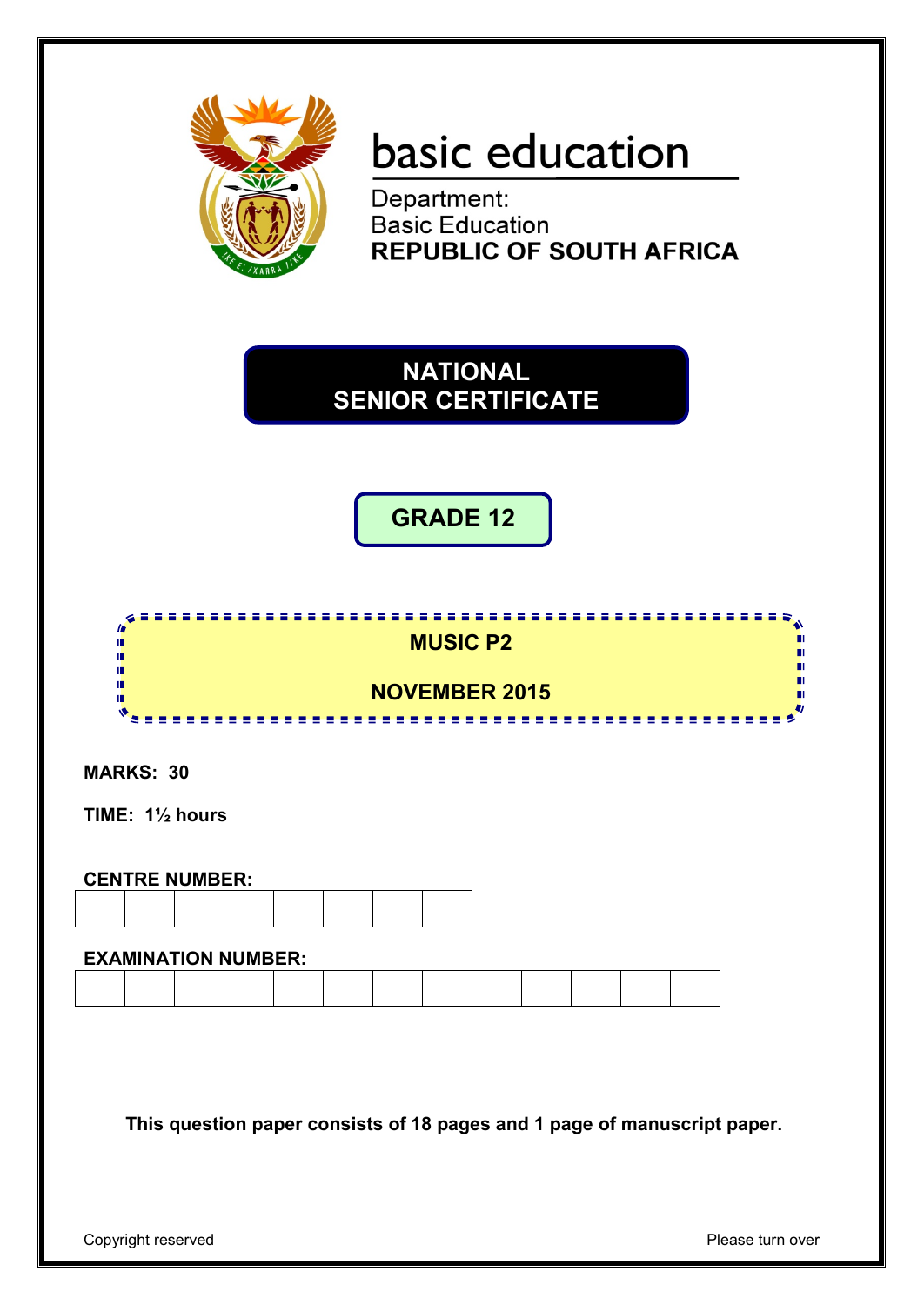# **INSTRUCTIONS AND INFORMATION**

1. This question paper consists of THREE sections:

> SECTION A: Aural (10) SECTION B: Recognition (12) SECTION C: Form (8)

- 2. QUESTION 1, QUESTION 2, QUESTION 3 and QUESTION 7 are compulsory.
- 3. Answer QUESTION 4 (Western Art Music (WAM)) OR QUESTION 5 (JAZZ) OR QUESTION 6 (Indigenous African Music (IAM)).
- 4. Write all your answers on this question paper. Use a pencil for music notation and blue or black ink for the other answers.
- 5. This examination will be written while candidates are listening to a CD.
- 6. The music teacher of the centre must conduct the examination in the presence of the invigilator.
- 7. The last page of this question paper is manuscript paper intended for rough work. Candidates may remove this page.
- 8. Candidates may NOT have access to any musical instrument for the duration of this examination.
- 9. Write neatly and legibly.

#### **INSTRUCTIONS TO THE PERSON OPERATING THE SOUND EQUIPMENT**

- 1. The instructions for the music teacher appear in frames.
- 2. Each musical extract (track) must be played the number of times specified in the question paper.
- 3. Allow adequate time between tracks to offer candidates time to think and write their answers before playing the next track.
- 4. The number of the track must be announced clearly each time before it is played.
- 5. If a school offers more than one stream (Western Art Music (WAM), JAZZ, Indigenous African Music (IAM)), the following guidelines must be followed:
	- Each stream must write the examination in a separate venue.
	- Each venue must be equipped with suitable sound equipment.
	- Each venue must have its own CD with musical extracts.
	- An invigilator must be present in each venue.
	- The tracks have to be played as follows:
		- WAM candidates: Tracks 1–23 and Track 40
		- JAZZ candidates: Tracks 1–11, Tracks 24–30 and Track 40
		- IAM candidates: Tracks 1–11 and Tracks 31–40
- 6. A battery-powered CD player must be available in case of a power failure.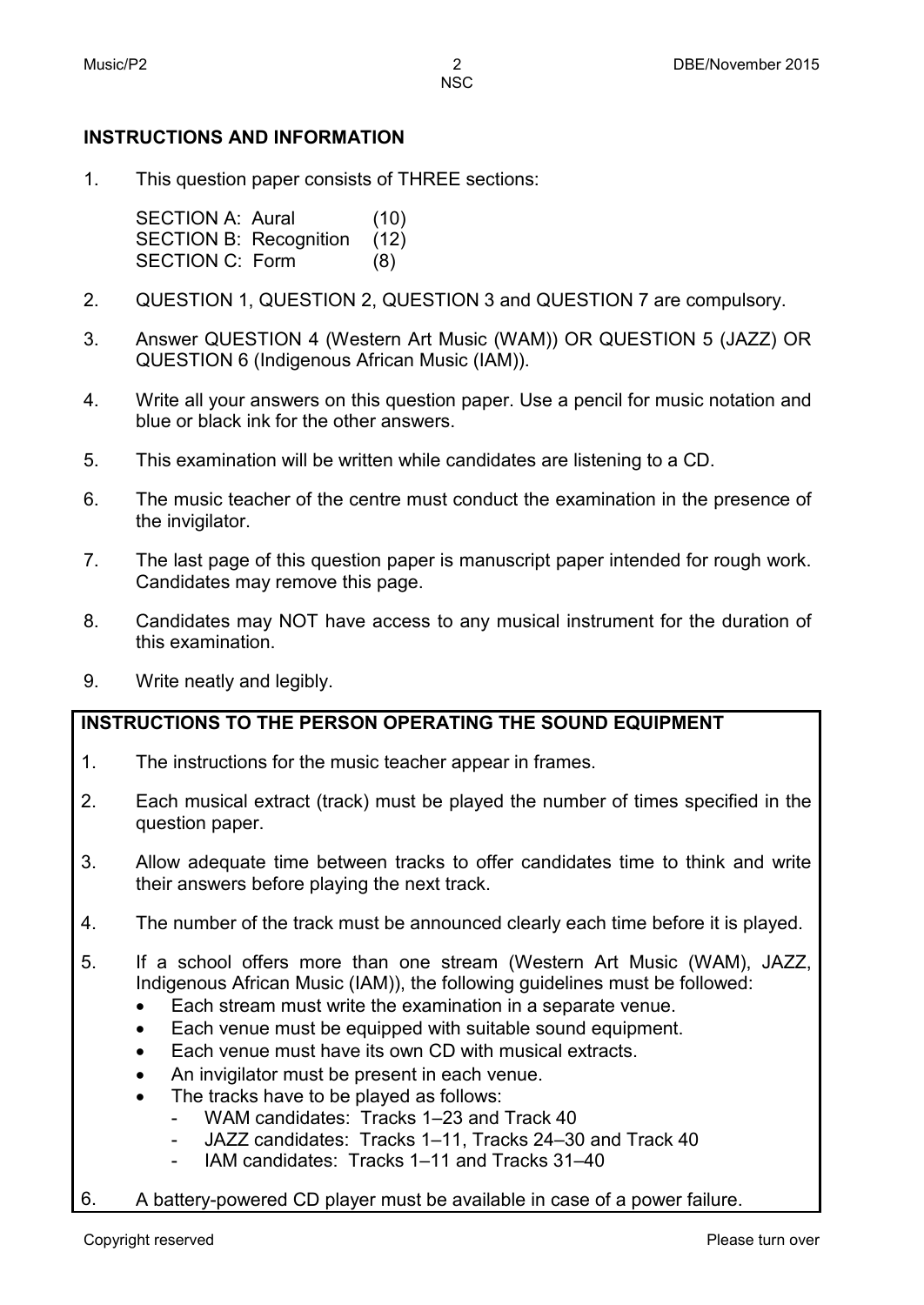#### **MARKING GRID**

| <b>SECTION A: AURAL</b> | <b>TOTAL</b> | <b>MARKER</b> | <b>MODERATOR</b> |
|-------------------------|--------------|---------------|------------------|
| QUESTION 1 (COMPULSORY) | 5            |               |                  |
| QUESTION 2 (COMPULSORY) | 5            |               |                  |
| <b>SUBTOTAL</b>         | 10           |               |                  |

| <b>SECTION B: RECOGNITION</b>  | <b>TOTAL</b> | <b>MARKER</b> | <b>MODERATOR</b> |
|--------------------------------|--------------|---------------|------------------|
| <b>QUESTION 3 (COMPULSORY)</b> | 4            |               |                  |
| <b>AND</b>                     |              |               |                  |
| QUESTION 4 (WAM)               | 8            |               |                  |
| <b>OR</b>                      |              |               |                  |
| QUESTION 5 (JAZZ)              | 8            |               |                  |
| <b>OR</b>                      |              |               |                  |
| <b>QUESTION 6 (IAM)</b>        | 8            |               |                  |
| <b>SUBTOTAL</b>                | 12           |               |                  |

| <b>SECTION C: FORM</b>  | <b>TOTAL</b> | <b>MARKER</b> | <b>MODERATOR</b> |
|-------------------------|--------------|---------------|------------------|
| QUESTION 7 (COMPULSORY) | 8            |               |                  |
| <b>SUBTOTAL</b>         | 8            |               |                  |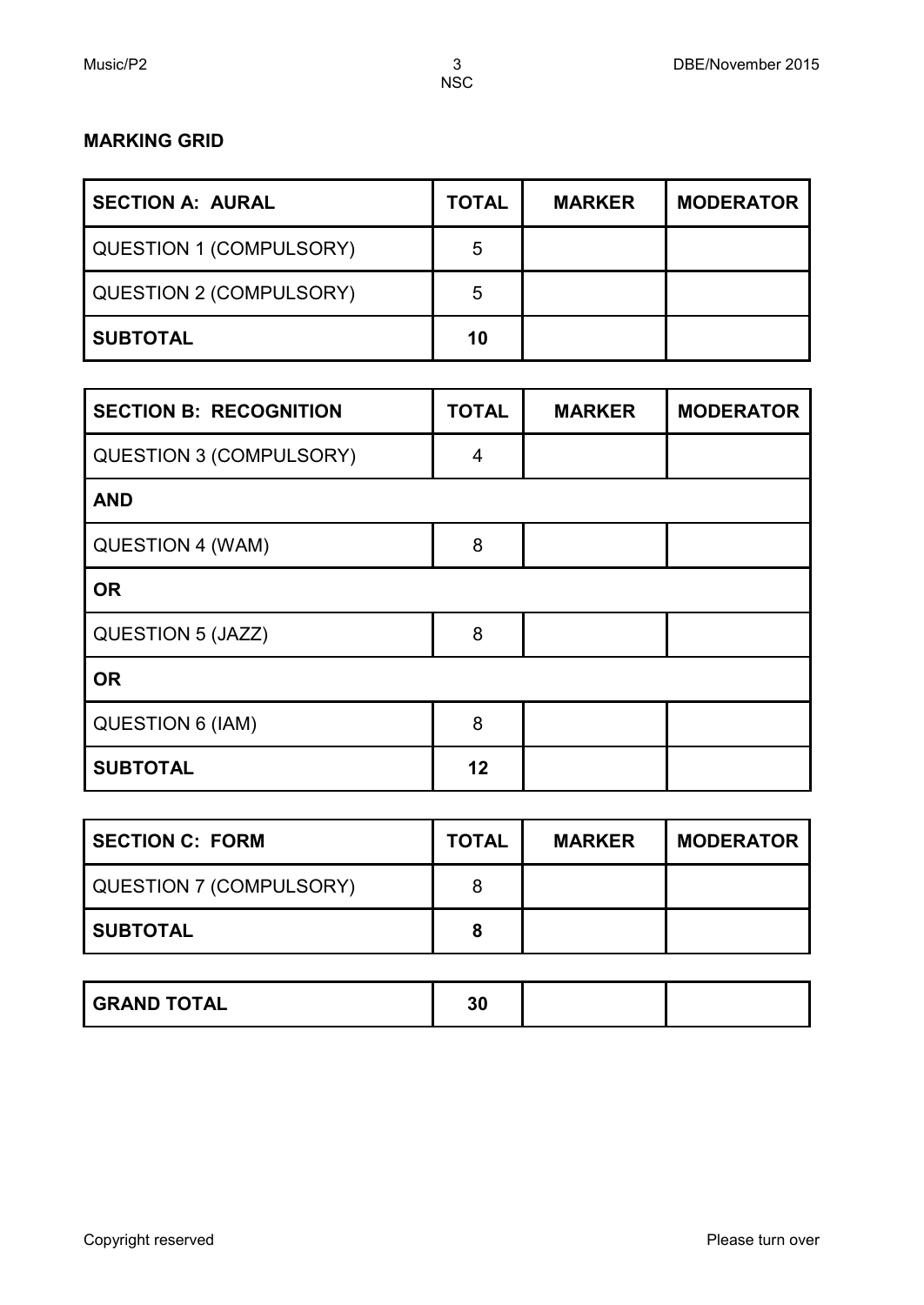## **SECTION A: AURAL**

## **QUESTION 1 (COMPULSORY)**

#### Play Track 1 TWICE in succession.

1.1 Listen to the melodic and rhythmic phrase. Notate the rhythm of the missing notes in bars 2–3 below.



Play Track 1 TWICE again. Pause for 30 seconds in between.

#### Play Track 2 TWICE in succession.

1.2 Listen to the first violin part of the extract from Haydn's *Emperor Quartet*. Fill in the missing pitches that correspond with the music that you hear on the given score.



Play Track 2 ONCE more. (2)

**[5]**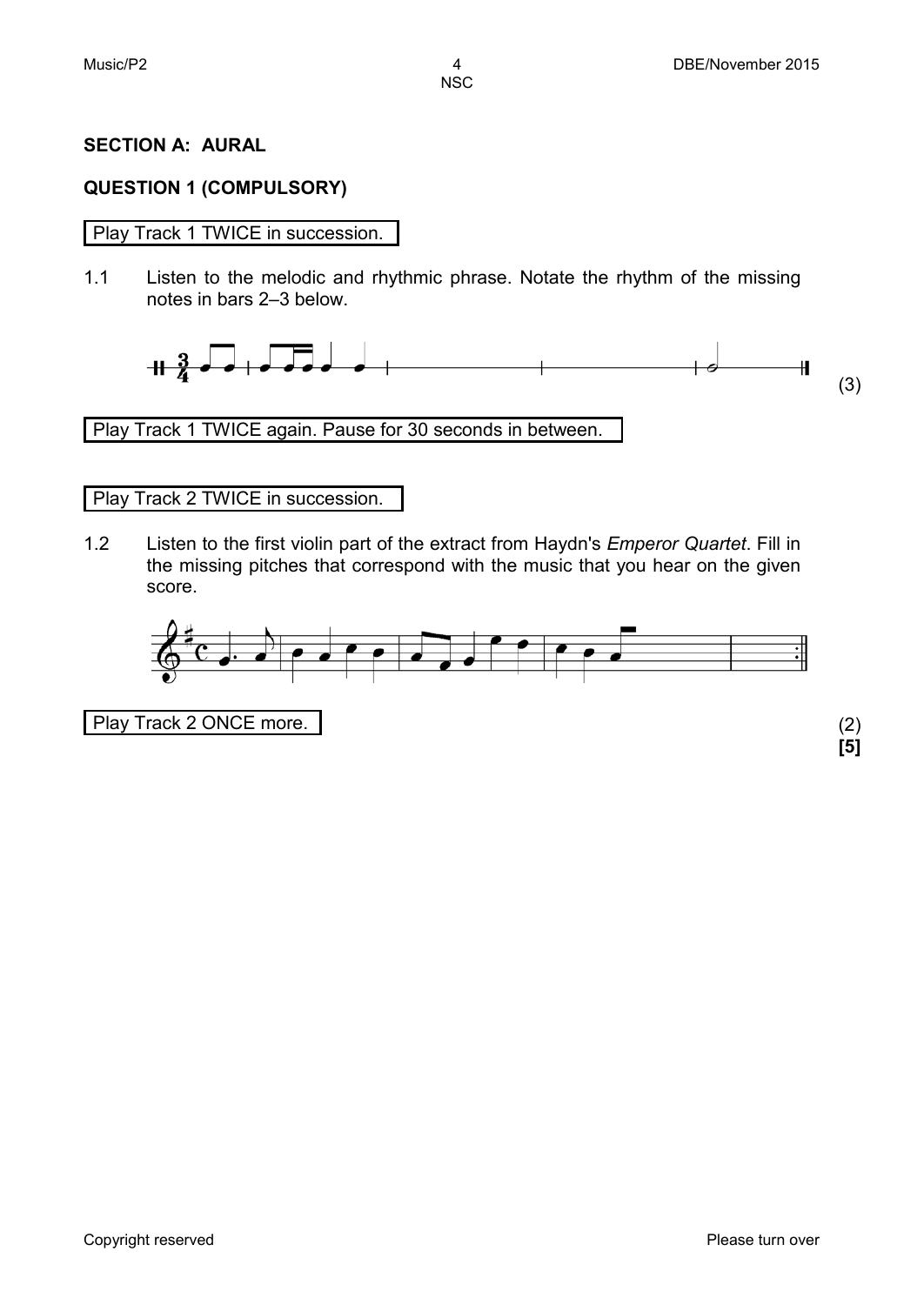# **QUESTION 2 (COMPULSORY)**

#### Play Track 3 ONCE to provide a general overview.

Listen to the extract from *Malaika*. Answer the questions that follow.

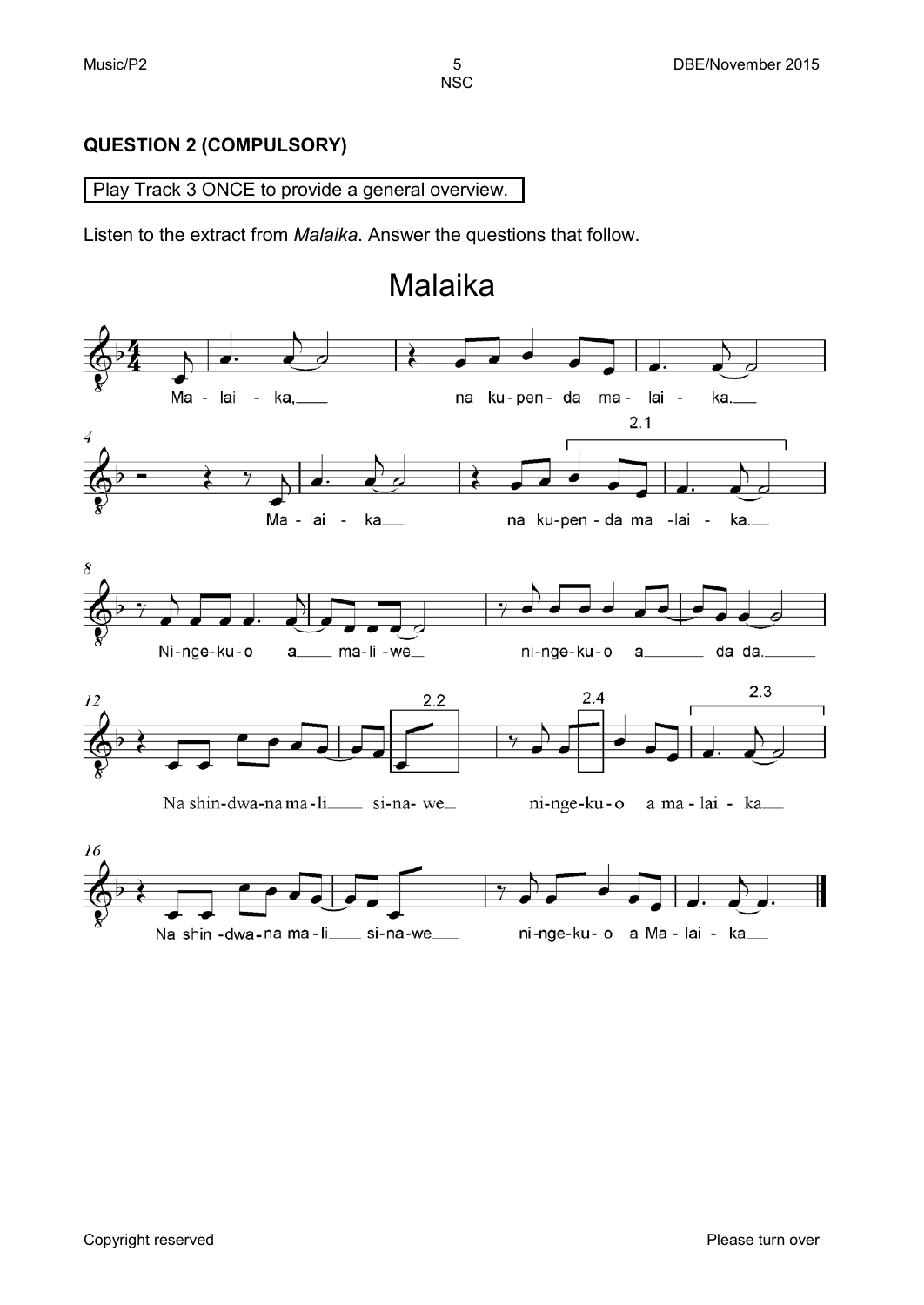# Play Track 4 TWICE.

2.1 Listen to bars 4–7. Name the cadence at **2.1**.

(1)

# Play Track 5 TWICE.

Listen to bars 12–19.

| Name the interval at 2.2, for example Perfect $4th$ .                                    |
|------------------------------------------------------------------------------------------|
| Which rhythmical device is used at 2.3 in bar 15?                                        |
| Write the note that has been omitted on the score at 2.4. Use the correct<br>note value. |
| Name the type of non-chordal note at 2.4. (Do NOT give the letter name.)                 |

**TOTAL SECTION A: 10**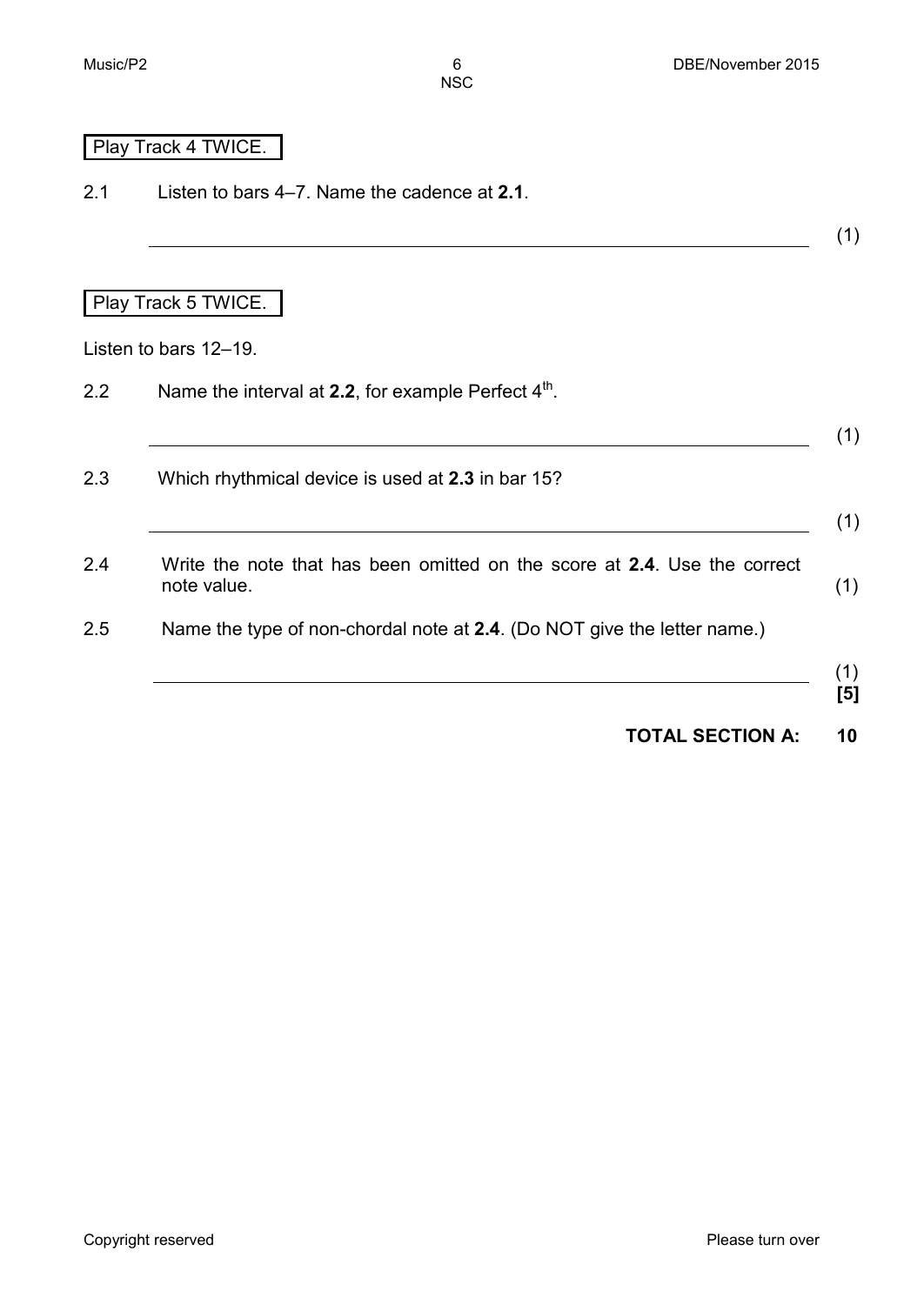# **SECTION B: RECOGNITION OF MUSIC CONCEPTS**

#### **QUESTION 3: GENERAL LISTENING (COMPULSORY)**

Study the items in COLUMN A in QUESTIONS 3.1–3.6 for two minutes.

#### Play Track 6 TWICE.

3.1 Mark TWO items in COLUMN A that relate to the music that you hear. Make a cross (X) in TWO appropriate blocks.

| <b>COLUMN A</b>          | Track 6 |
|--------------------------|---------|
| Major                    |         |
| Giocoso                  |         |
| Mbaqanga                 |         |
| Cyclic chord progression |         |
| Twelve-bar blues         |         |
| Cool jazz                |         |

#### Play Track 7 TWICE.

3.2 Mark TWO items in COLUMN A that relate to the music that you hear. Make a cross (X) in TWO appropriate blocks.

| <b>COLUMN A</b> | <b>Track 7</b> |
|-----------------|----------------|
| Membranophone   |                |
| Adagio          |                |
| Chordophone     |                |
| Idiophone       |                |
| <b>SATB</b>     |                |
| Irregular time  |                |

Play Track 8 TWICE.

3.3 Mark TWO items in COLUMN A that relate to the music that you hear. Make a cross (X) in TWO appropriate blocks.

| <b>COLUMN A</b>   | Track 8 |
|-------------------|---------|
| Polyrhythm        |         |
| Marabi            |         |
| Irregular rhythm  |         |
| Maskandi          |         |
| Swing rhythm      |         |
| Call and response |         |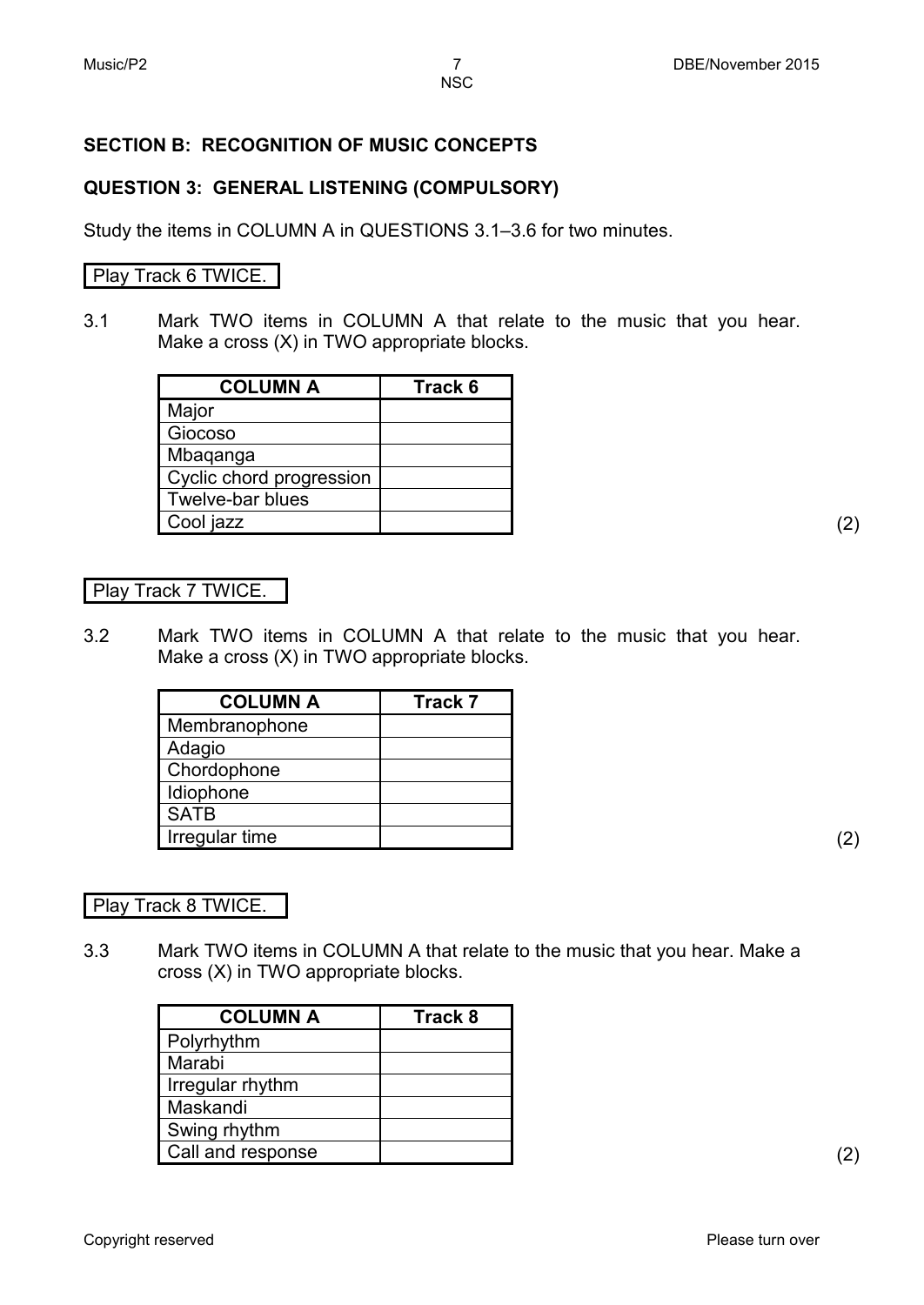#### Play Track 9 TWICE.

3.4 Mark TWO items in COLUMN A that relate to the music that you hear. Make a cross (X) in TWO appropriate blocks.

| <b>COLUMN A</b> | Track 9 |
|-----------------|---------|
| Homophonic      |         |
| Coloratura      |         |
| Introduction    |         |
| Irregular time  |         |
| Tranquillo      |         |
| Harp            |         |

Play Track 10 TWICE.

3.5 Mark TWO items in COLUMN A that relate to the music that you hear. Make a cross (X) in TWO appropriate blocks.

| <b>COLUMN A</b> | Track 10 |
|-----------------|----------|
| Presto          |          |
| Adagio          |          |
| <b>Bell</b>     |          |
| Shaker          |          |
| Polyphonic      |          |
| Piccolo         |          |

#### Play Track 11 TWICE.

3.6 Mark TWO items in COLUMN A that relate to the music that you hear. Make a cross (X) in TWO appropriate blocks.

| <b>COLUMN A</b> | Track 11 |
|-----------------|----------|
| Piano           |          |
| Molto adagio    |          |
| Quadruple time  |          |
| Cello           |          |
| Triple time     |          |
| Double bass     |          |

 $(12 \div 3)$  **[4]**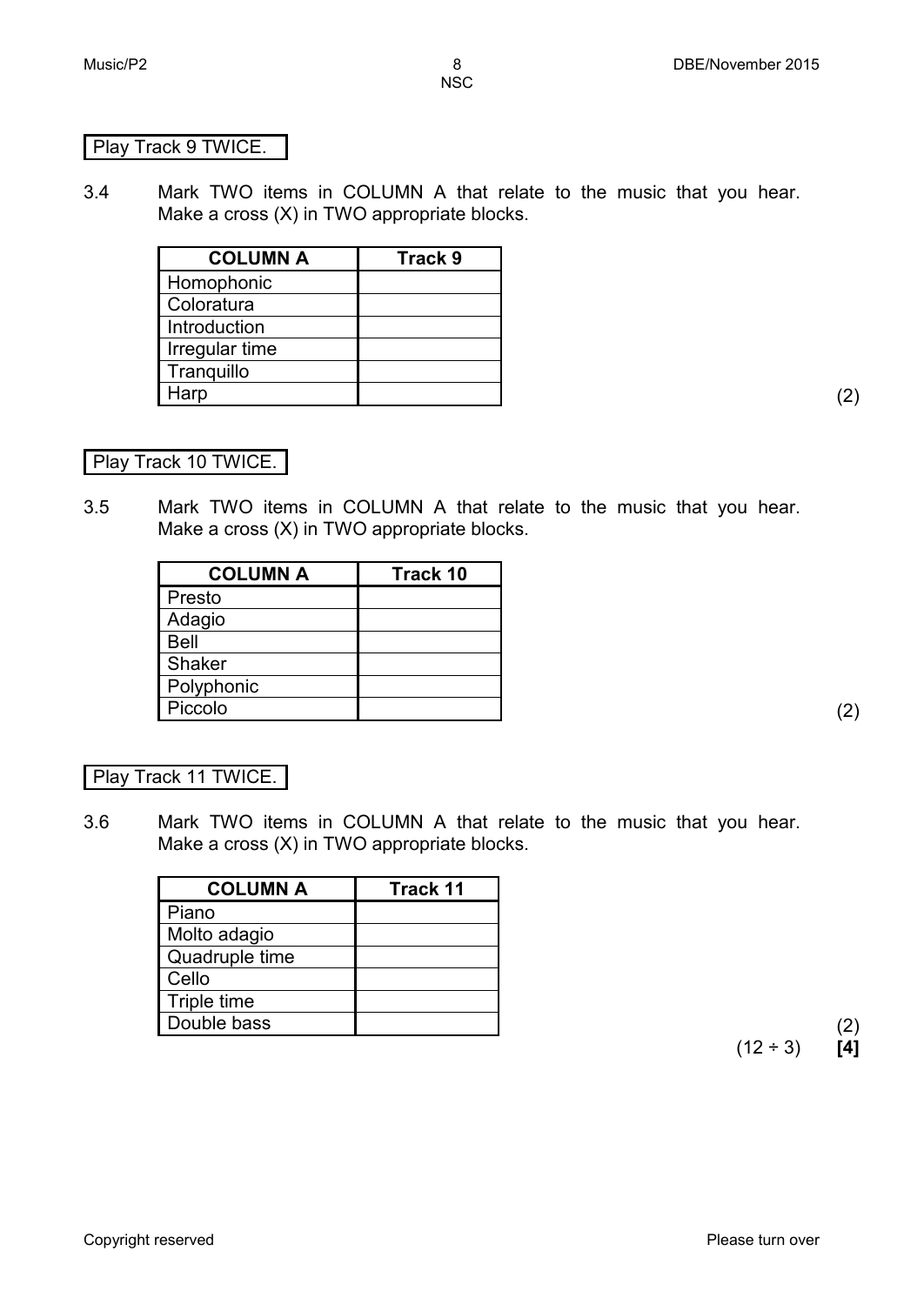# **Answer QUESTION 4 (WAM) OR QUESTION 5 (JAZZ) OR QUESTION 6 (IAM).**

#### **QUESTION 4: WAM**

4.1 Listen to the extracts from *The Magic Flute* by Mozart and answer the questions that follow.

Play Track 12 TWICE.

4.1.1 Name the title of the aria that you hear.

(1)

4.1.2 Name the orchestral instrument that plays the following motif in the extract that you hear.



# (1)

# Play Track 13 TWICE.

4.1.3 Which brass instrument do you hear in this extract?

#### (1)

#### Play Track 14 ONCE.

- 4.1.4 With which subgenre in opera music do you associate this extract?
- 4.1.5 Name the characters who sing in this extract.

(1)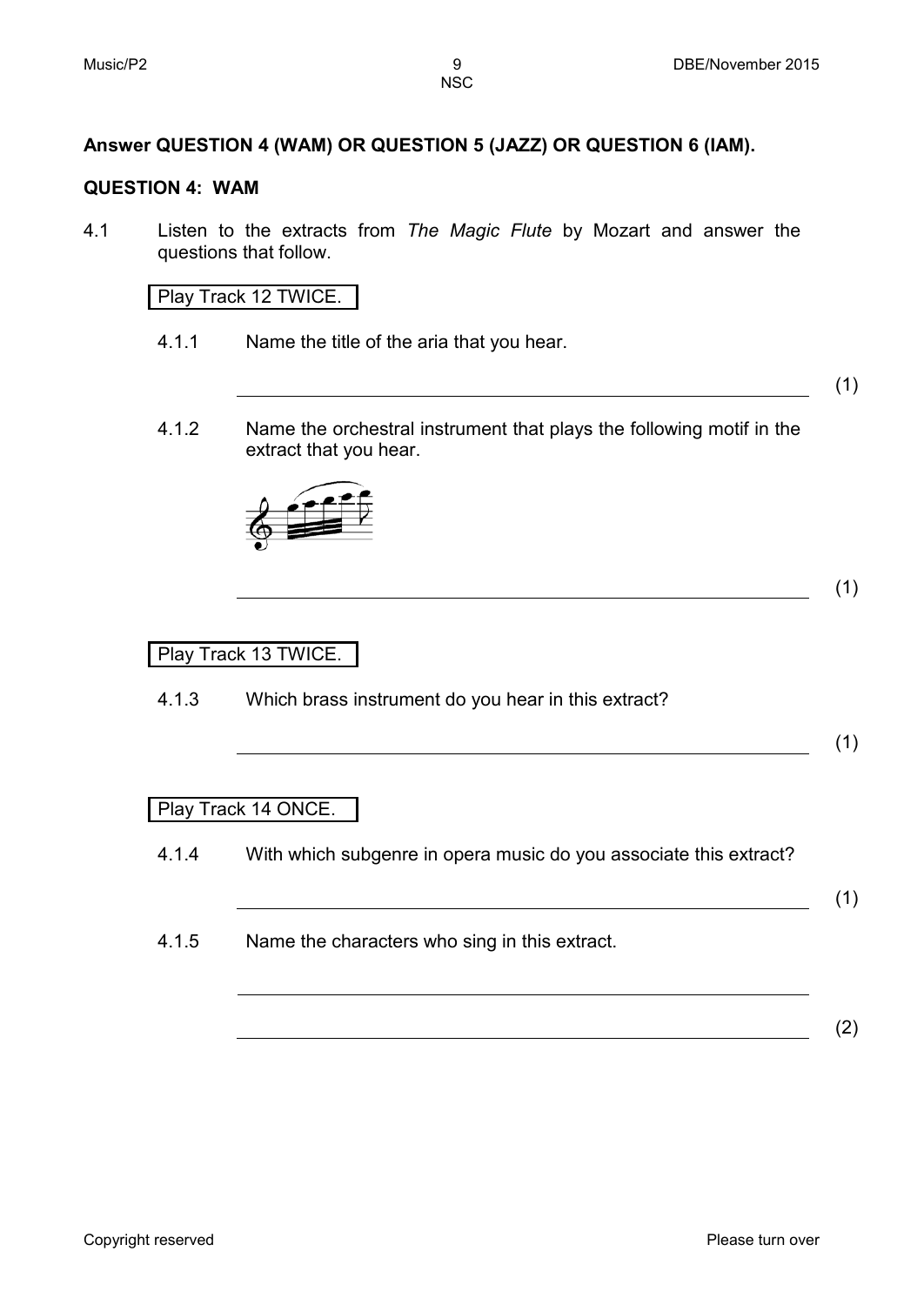# Play Track 15 TWICE.

4.1.6 Compare the melody sung by the first singer with that of the second singer. Name TWO differences.

(2)

4.2 Listen to the extracts and answer the questions that follow.

# Play Track 16 ONCE.

4.2.1 Identify the genre of this extract.

(1)

## Play Track 17 ONCE.

4.2.2 Choose the word that best describes the mood of this extract. Make a cross (X) in the appropriate block.

|  | <br>quillo<br>ran | $\sim$ | evole<br>ाता | <u>nnon</u><br>ы |  |
|--|-------------------|--------|--------------|------------------|--|
|--|-------------------|--------|--------------|------------------|--|

#### Play Track 18 TWICE.

4.2.3 Which ONE of the following playing techniques is featured in this extract? Make a cross (X) in the appropriate block.

|  | remolo | ordino<br>nn | ≅rendo<br>Mo | anc |  |
|--|--------|--------------|--------------|-----|--|
|--|--------|--------------|--------------|-----|--|

#### Play Track 19 TWICE.

4.2.4 Name the highest woodwind instrument that plays in this extract.

(1)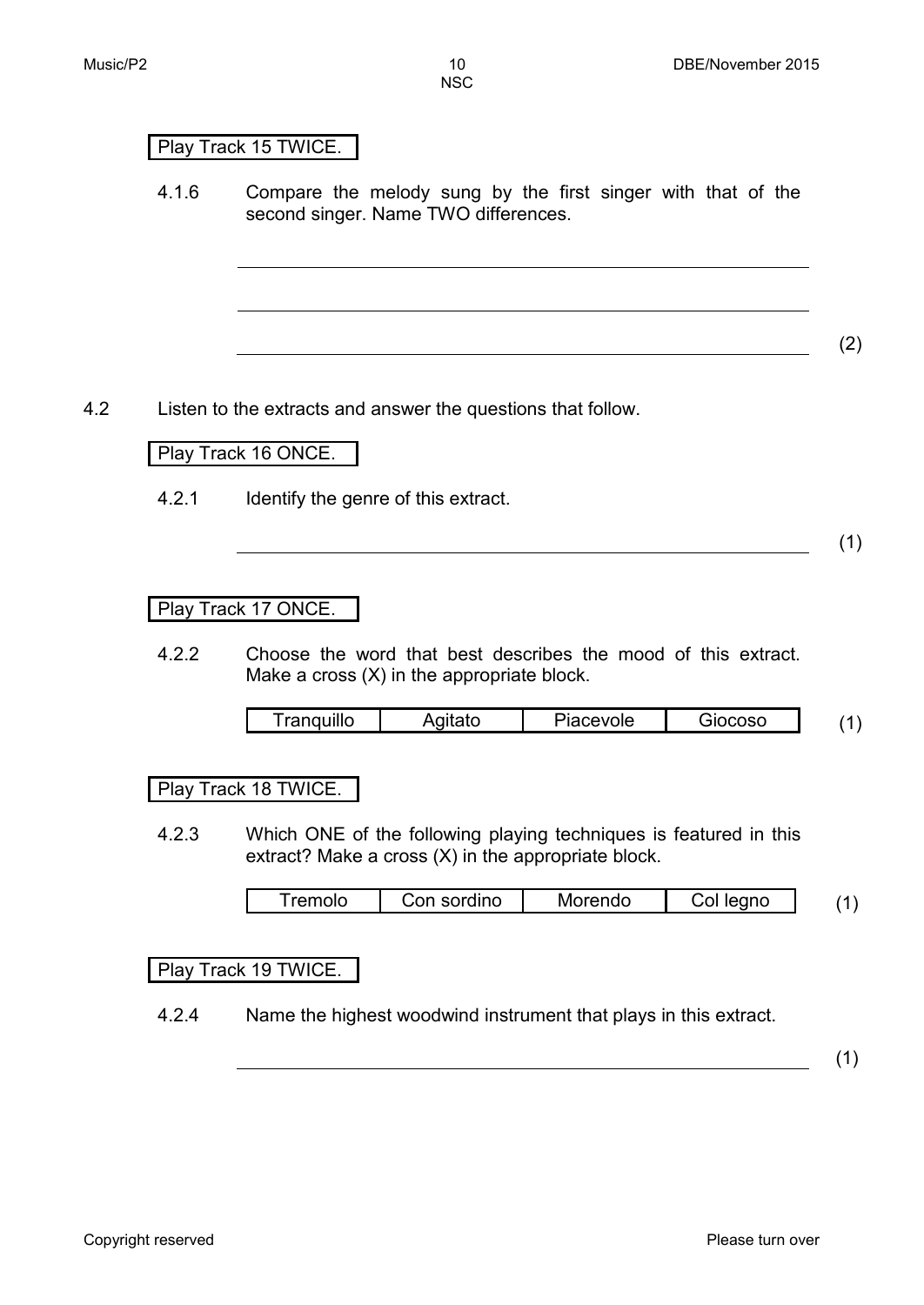4.3 Listen to the extracts and answer the questions that follow.

## Play Track 20 ONCE.

4.3.1 With which ONE of the following do you associate this extract? Make a cross (X) in the appropriate block.

|     | $\sim$ $\sim$ $\sim$ | del | --- |  |
|-----|----------------------|-----|-----|--|
| IVІ | wer.                 | $-$ | .   |  |
|     |                      |     |     |  |

## Play Track 21 ONCE.

4.3.2 With which ONE of the following do you associate this extract? Make a cross (X) in the appropriate block.

| Concert  |          | String  |          |  |
|----------|----------|---------|----------|--|
| overture | Symphony | quartet | Concerto |  |

## Play Track 22 ONCE.

4.3.3 With which ONE of the following do you associate this extract? Make a cross (X) in the appropriate block.

| Chamber | Modern | Absolute | Programme |  |
|---------|--------|----------|-----------|--|
| music   | music  | music    | music     |  |

# Play Track 23 ONCE.

4.4 Identify the style period from which this extract is taken.

(1)

 $(16 \div 2)$  **[8]** 

# **TOTAL SECTION B: 12**

**OR**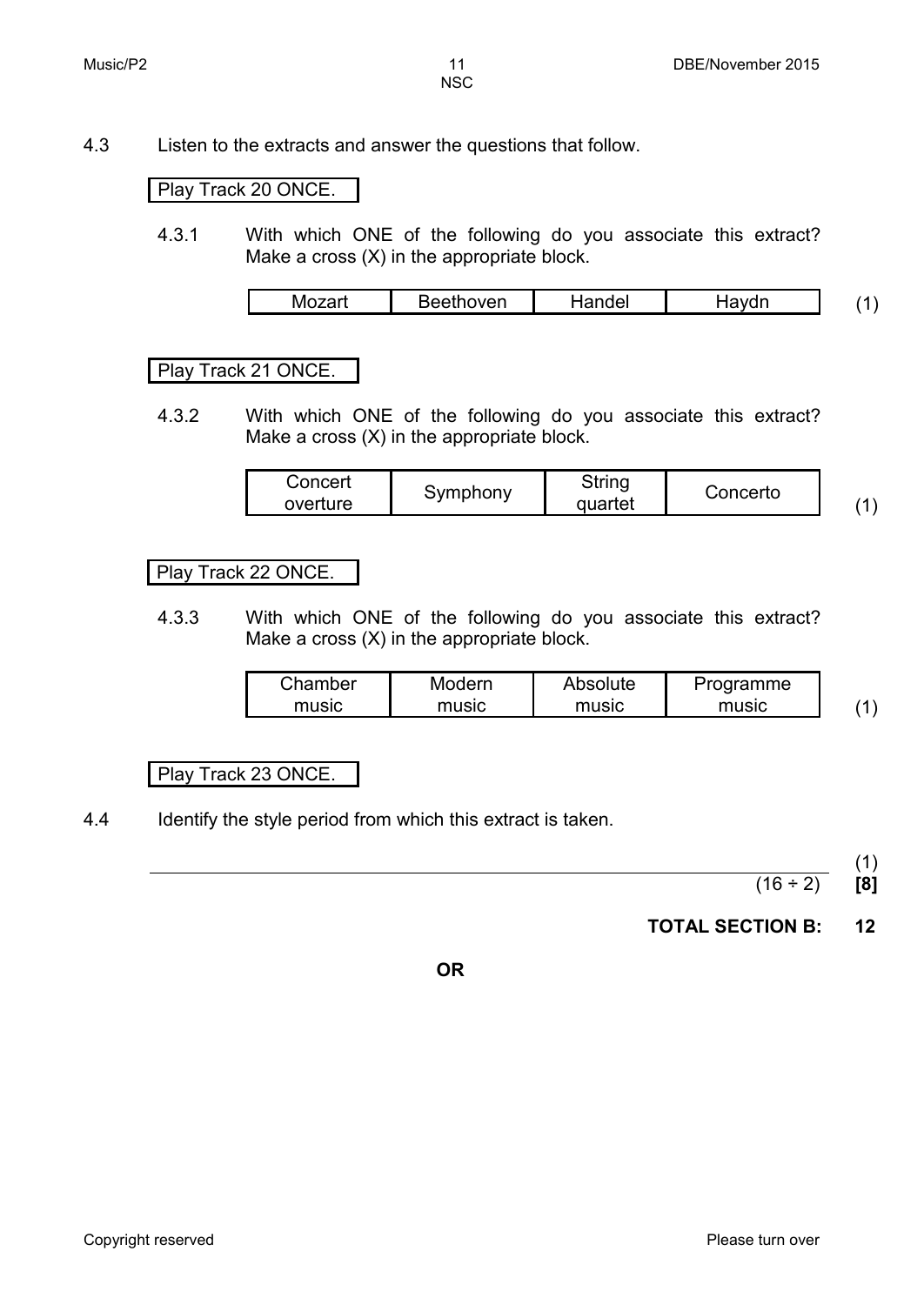#### **QUESTION 5: JAZZ**

5.1 Listen to the extracts and answer the questions that follow.

#### Play Track 24 ONCE.

5.1.1 Identify the South African jazz style. Make a cross (X) in the appropriate block.

|  | . .<br>.ar | uv | ern jazz<br>IVIC |  |
|--|------------|----|------------------|--|
|--|------------|----|------------------|--|

5.1.2 Name the type of compositional technique featured in the piano part.

(1)

#### Play Track 25 ONCE.

5.1.3 Name ONE idiophone that you hear in this extract.

(1)

#### Play Track 26 TWICE.

5.1.4 Name a musical feature that makes this jazz extract typically South African.

(1)

5.2 Listen to the extracts and answer the questions that follow.

#### Play Track 27 TWICE.

5.2.1 Identify the South African jazz style.

(1)

5.2.2 Give TWO reasons, related to the music, to motivate your answer to QUESTION 5.2.1.

(2)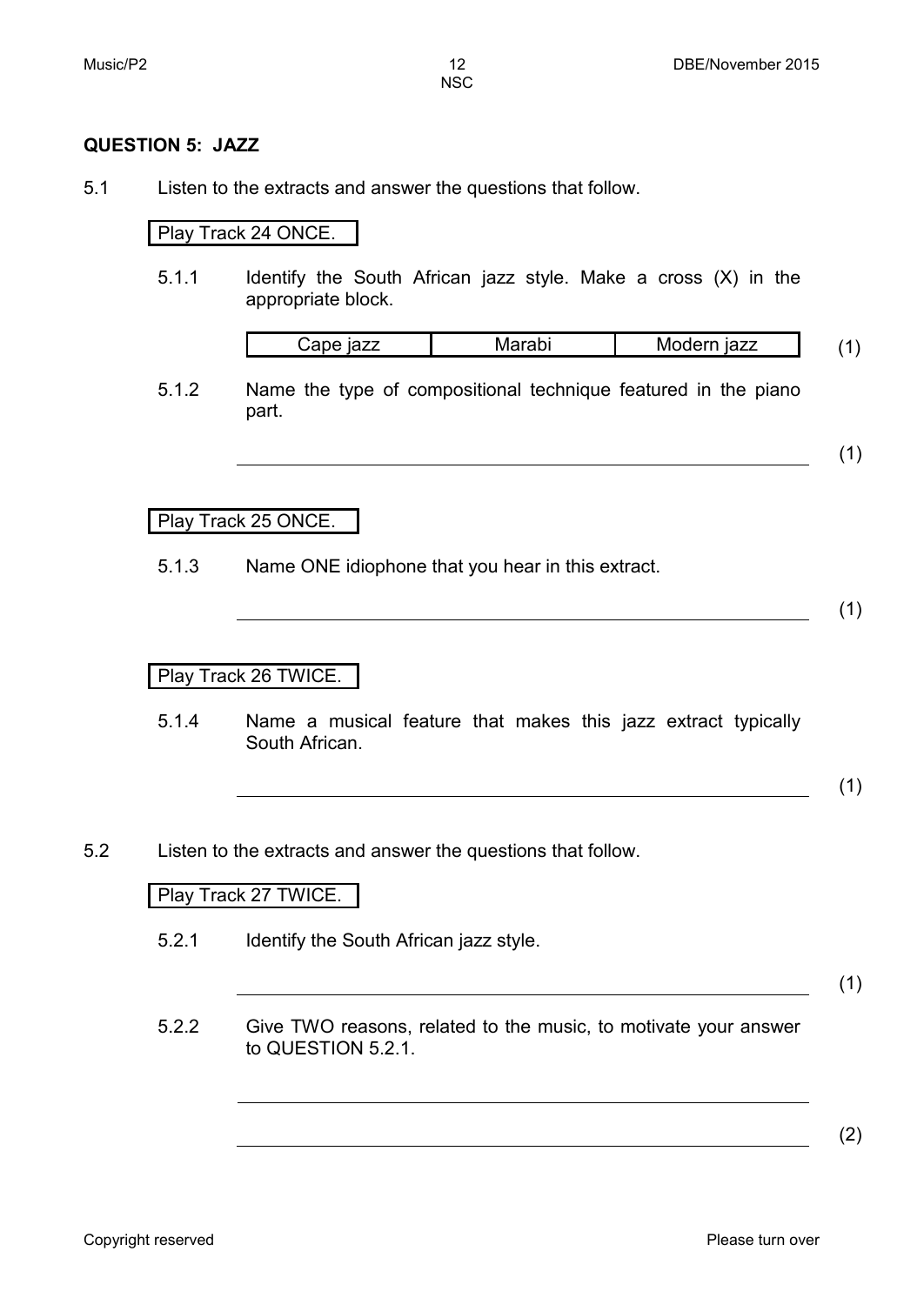(2)

(1)

- 5.2.3 Describe the role of the guitar/banjo in this extract.
- 5.3 Listen to the extracts and answer the questions that follow.

#### Play Track 29 TWICE.

Play Track 28 ONCE.

- 5.3.1 Identify the South African jazz style.
- 5.3.2 Give TWO reasons, related to the music, to motivate your answer to QUESTION 5.3.1.
- (2) 5.3.3 Name ONE vocalist that you associate with this extract. (1) 5.3.4 Name the voice type of the vocalist in this extract. (1)

#### Play Track 30 ONCE.

5.3.5 Mark TWO items in COLUMN A that relate to the music that you hear. Make a cross (X) in TWO appropriate blocks.

| <b>COLUMN A</b>       | Track 30 |
|-----------------------|----------|
| Ragtime               |          |
| Introduction          |          |
| Trumpet improvisation |          |
| Instrumental riffs    |          |
| <b>Soul Brothers</b>  |          |
| <b>Walking bass</b>   |          |
| Organ                 |          |

 $(16 \div 2)$  **[8]** 

# **TOTAL SECTION B: 12**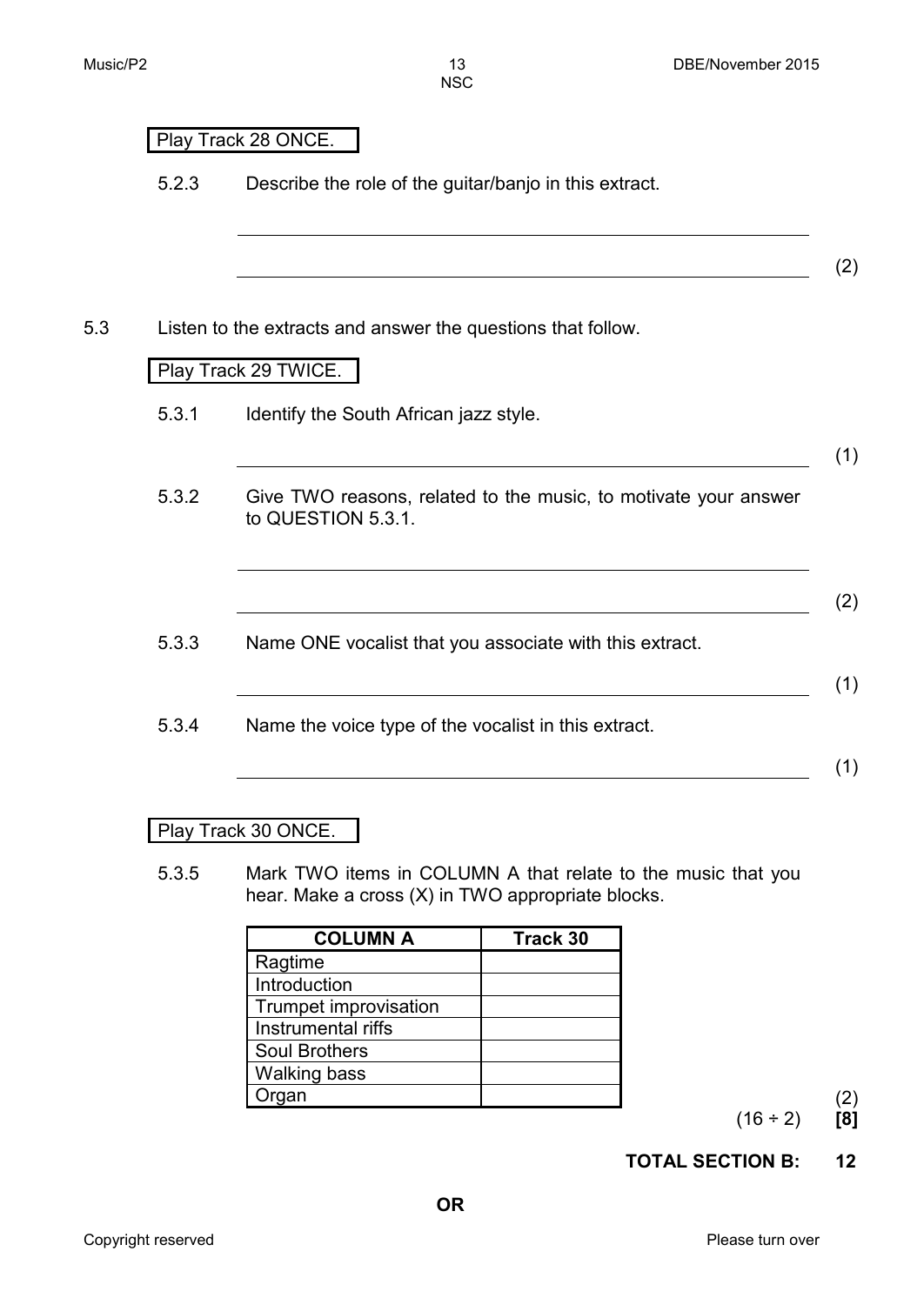#### **QUESTION 6: IAM**

6.1 Listen to the extracts and answer the questions that follow.

# Play Track 31 TWICE.

6.1.1 Identify the South African style. Make a cross (X) in the appropriate block.

| Marabi | Malombo | Isicathamiya |  |
|--------|---------|--------------|--|
|        |         |              |  |

6.1.2 Identify the aerophone in this extract.

(1)

6.1.3 Name an artist associated with this extract.

(1)

6.2 Listen to the extracts and answer the questions that follow.

## Play Track 32 ONCE.

6.2.1 With which type of African song do you associate this extract? Make a cross (X) in the appropriate block.

| Wedding | Nork | Children's | Funeral |  |
|---------|------|------------|---------|--|
| sona    | sonc | sona       |         |  |

#### Play Track 33 ONCE.

6.2.2 With which type of African song do you associate this extract? Make a cross (X) in the appropriate block.

| War  | Celebration | Initiation | Nork |  |
|------|-------------|------------|------|--|
| sona | ennr        | sona       | sona |  |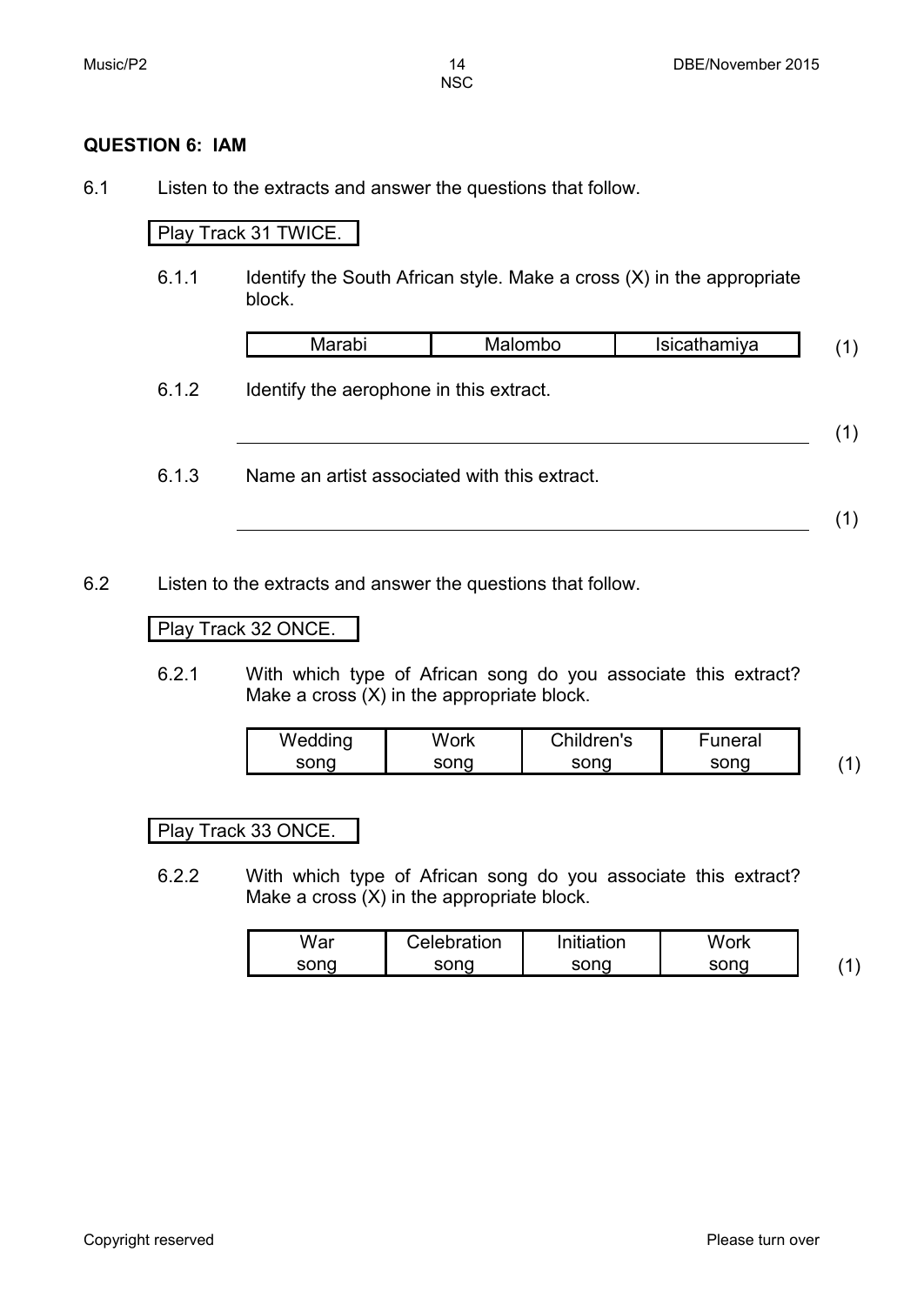6.2.3 Listen to the following TWO tracks which will be played twice in succession. Complete the table below. Identify the voice type, compositional technique and percussion instrument in EACH track.

Play Tracks 34 and 35 TWICE in succession.

|                            | Track 34 | Track 35 |  |
|----------------------------|----------|----------|--|
| Voice type                 |          |          |  |
| Compositional<br>technique |          |          |  |
| Percussion<br>instrument   |          |          |  |
|                            |          | (6 ÷ 21  |  |

6.3 Listen to the extracts and answer the questions that follow.

#### Play Track 36 ONCE.

6.3.1 Name the style that you hear in this extract.

- (1)
- 6.3.2 Give TWO reasons, related to the music, to motivate your answer to QUESTION 6.3.1.

(2)

# Play Track 37 ONCE.

6.3.3 This extract represents the modernisation of a traditional indigenous African style. Describe ONE way in which the modernisation has been achieved.

(1)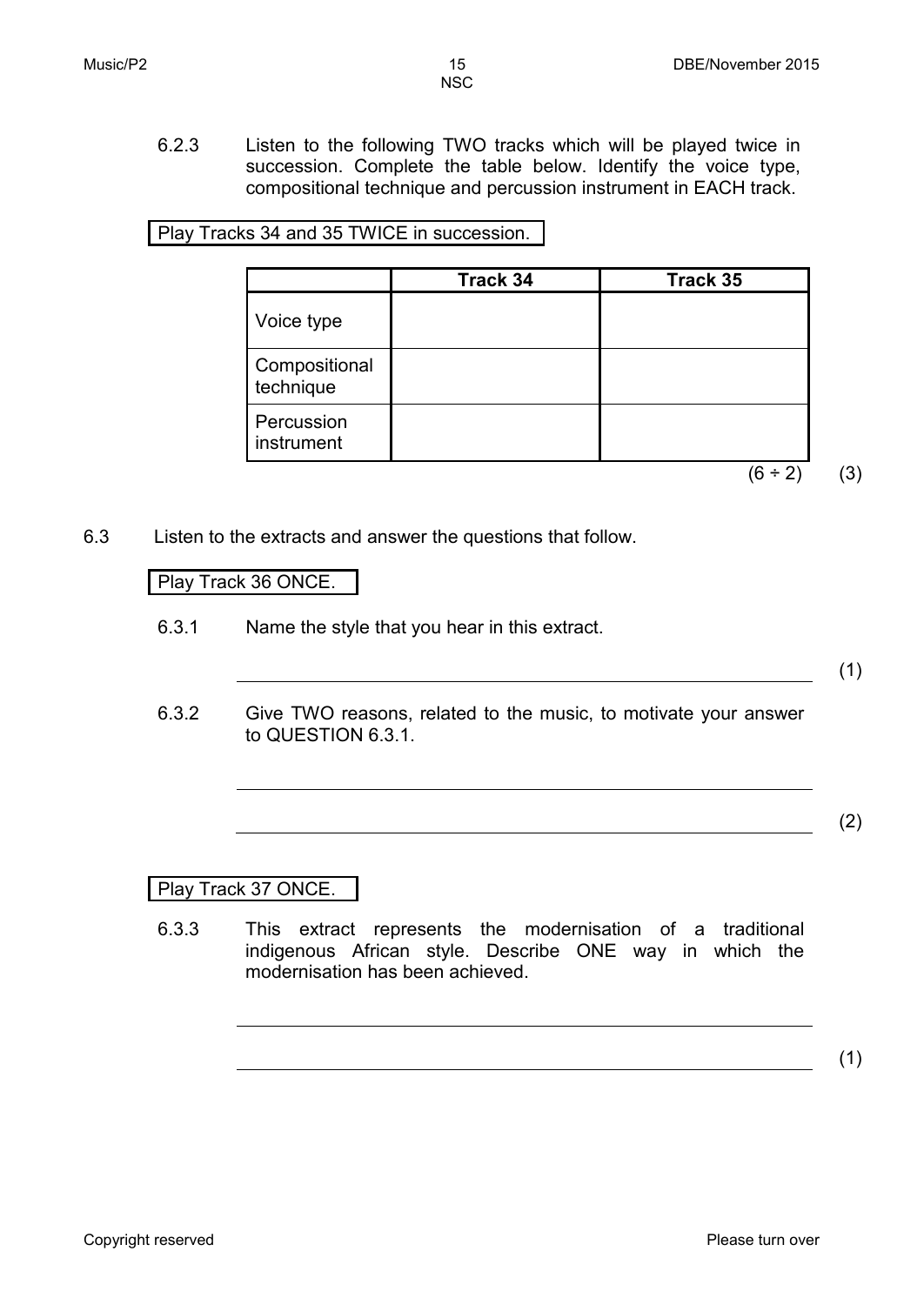6.4 Listen to the following extracts. Name the style of each extract and compare the difference in tempo between the two extracts.

Play Tracks 38 and 39 TWICE in succession.

|       | Track 38 | Track 39 |
|-------|----------|----------|
| Style |          |          |
| Tempo |          |          |

(4)  $(16 \div 2)$  [8]

# **TOTAL SECTION B: 12**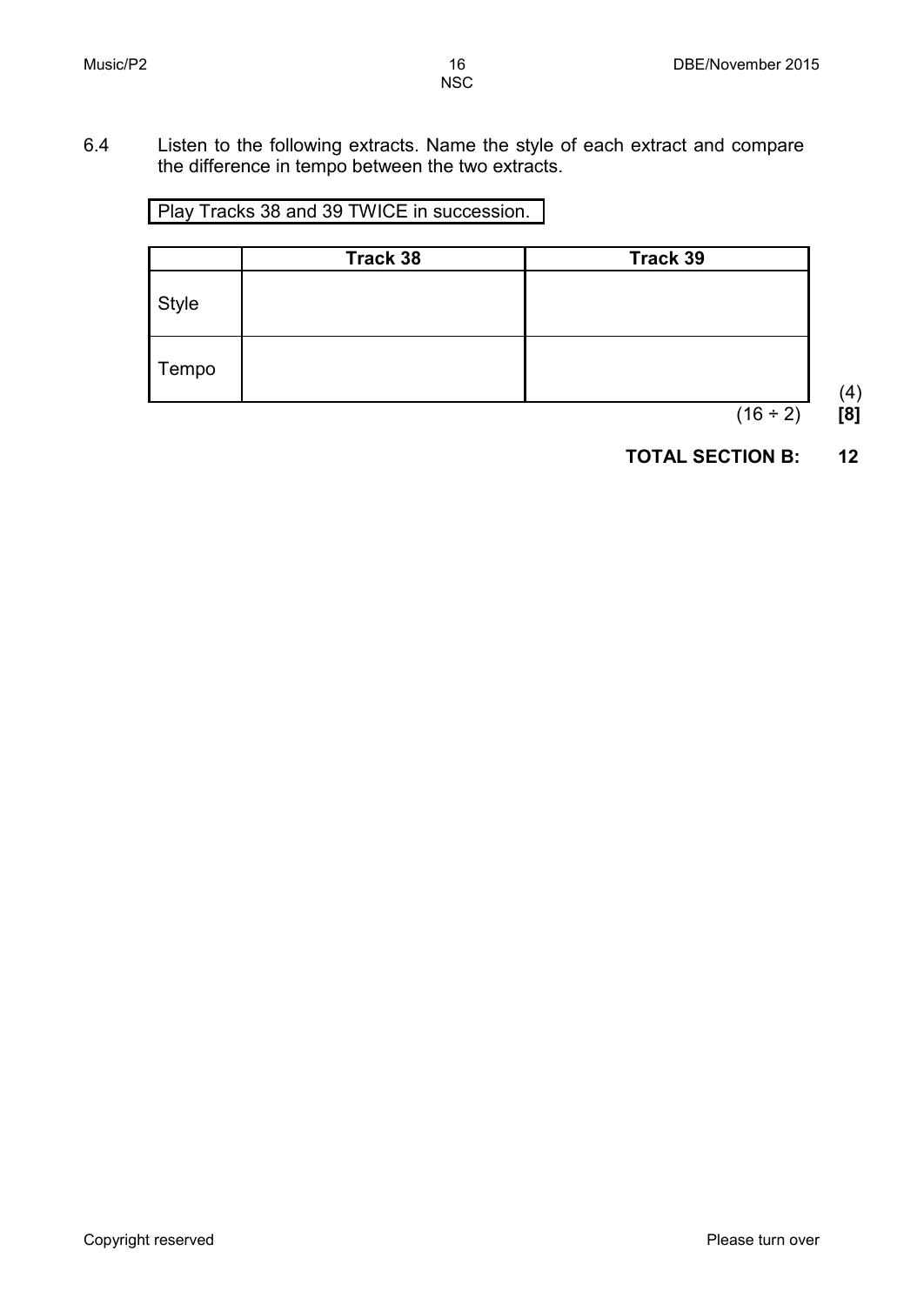# **SECTION C: FORM**

# **QUESTION 7 (COMPULSORY)**

Read and study the questions for ONE minute.

Play Track 40 ONCE to provide an overview.

Listen to the arrangement of the *Habañera* by Georges Bizet while you study the score.

Habañera











Copyright reserved **Please** turn over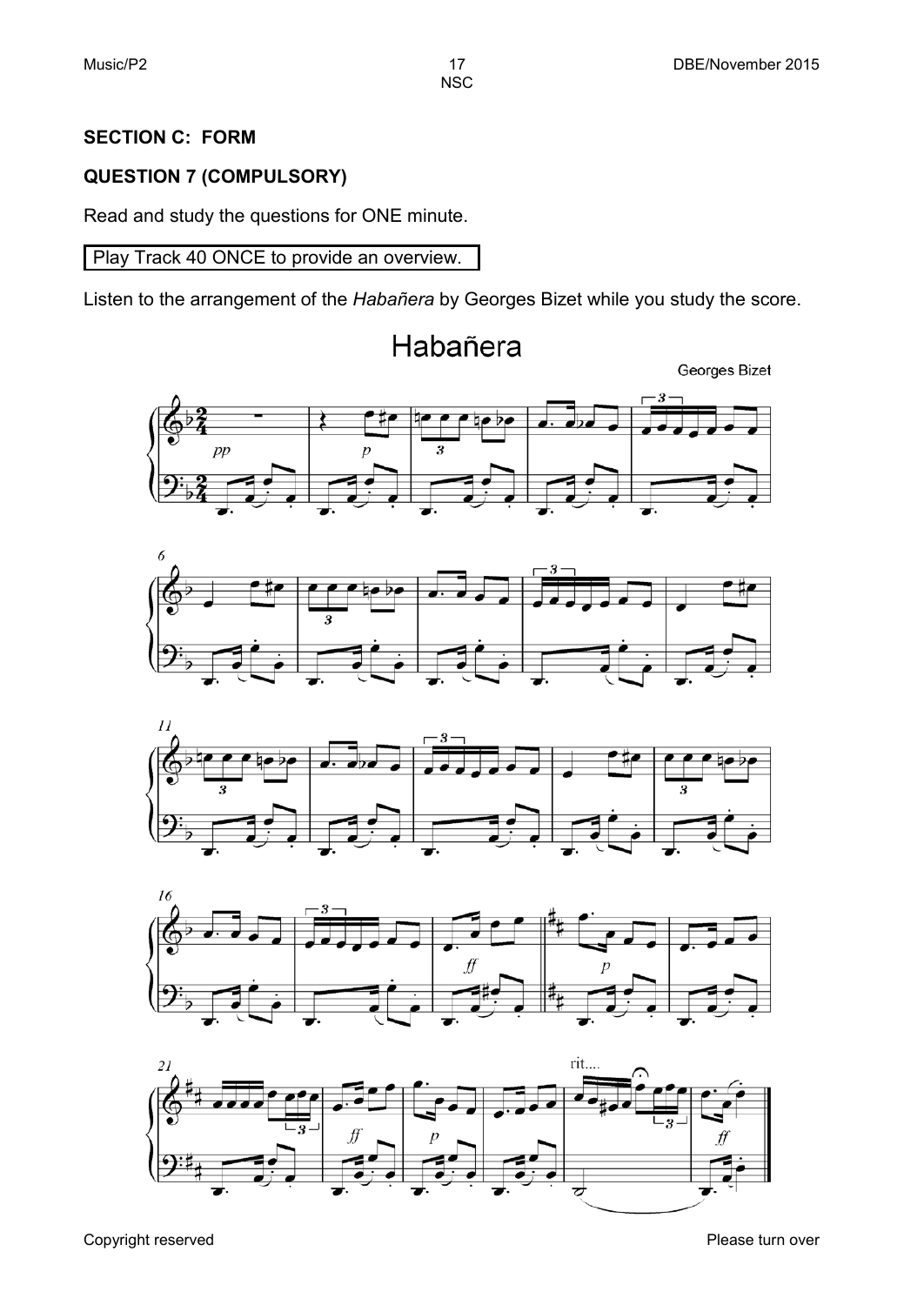#### Play Track 40 again.

7.1 What is the form of this piece?

(1)

7.2 Motivate your answer to QUESTION 7.1 by giving a schematic layout of the form of this piece. Use the table below.

| Section, for example C | Bar numbers, for example $9^1 - 22^2$ |
|------------------------|---------------------------------------|
|                        |                                       |
|                        |                                       |
|                        |                                       |
|                        |                                       |
|                        |                                       |
|                        |                                       |
|                        |                                       |
|                        |                                       |

(4)

#### Play Track 40 again.

7.3 Comment on the tonality of this piece.

7.4 Which ONE of the following terms describes the compositional technique used in the bass part? Make a cross (X) in the appropriate block.

| $\sim$<br>.<br>. .<br>.<br>$\overline{\phantom{a}}$<br>וני.<br>``<br>י ג<br>_____ |
|-----------------------------------------------------------------------------------|
|-----------------------------------------------------------------------------------|

Play Track 40 one last time. **[8]**

(2)

**TOTAL SECTION C: 8**

**GRAND TOTAL: 30**